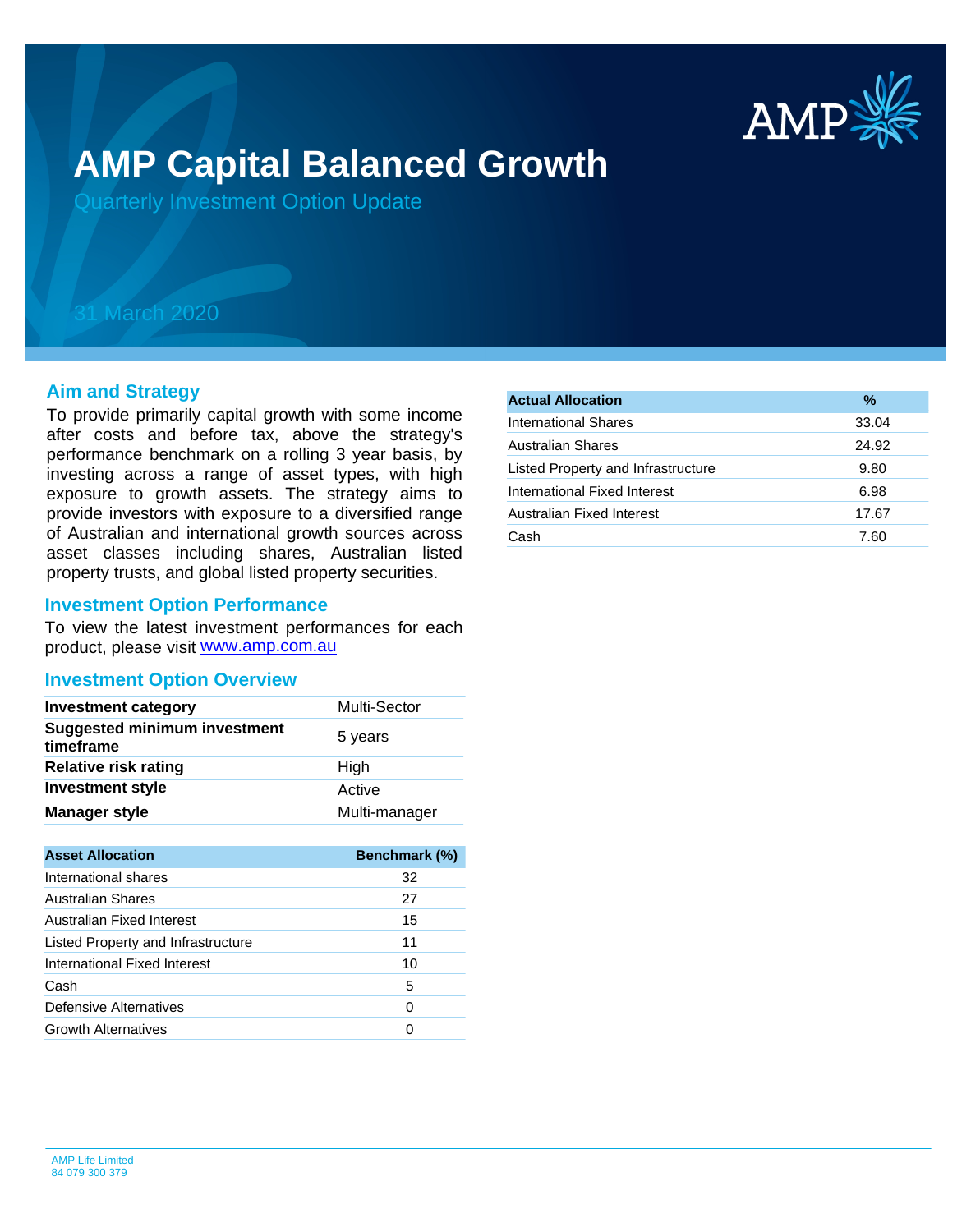### **Fund Performance**

The option delivered a negative return for the first quarter of 2020 as the world economy was brought to a standstill by the COVID-19 pandemic. Despite diversification lessening the impact on returns, the swiftness and severity of share market falls all but erased returns generated in 2019. Compared to peers, the option has maintained its strong relative performance, remaining ahead of median across most key timeframes.

This year began with concerns ranging from domestic environmental catastrophes to COVID-19 and its dramatic disruption of global supply chains, geo-politics, employment and economic activity. As infection rates and the number of countries impacted increased exponentially, the disease evolved from a primarily China-centric issue to a global phenomenon that has drastically hampered economic performance around the world and may serve as a catalyst for recession. Defensive assets, such as government bonds and cash benefitted from this environment as investors rotated towards safety. Similarly, assets such as direct property and infrastructure, which are infrequently traded, remained less sensitive to market moves and reduced overall portfolio volatility. However, risk assets experienced extreme volatility due to tight liquidity conditions and the economic devastation caused by COVID-19, which in turn, dominated overall performance. Despite an unprecedented and co-ordinated effort by global governments and central banks to stabilise and stimulate their economies through large fiscal packages, further rate cuts and quantitative easing, both developed and emerging market shares fell 20% and 19% respectively (in local currencies terms) and Australian shares followed suit.

With the severity and duration of the pandemic unclear, the outlook for 2020 is challenged and returns are likely to remain volatile in the months ahead. Given this, we hold a broadly neutral growth/defensive asset split, with a view to shift into more defensive allocations should the environment worsen. The option also continues to hold a diverse exposure to alternatives, such as direct property and hedge funds, to help manage risk and smooth returns in periods of share market volatility. It is important for members to remember that these market shocks do not last forever and to remain focussed on the long term.